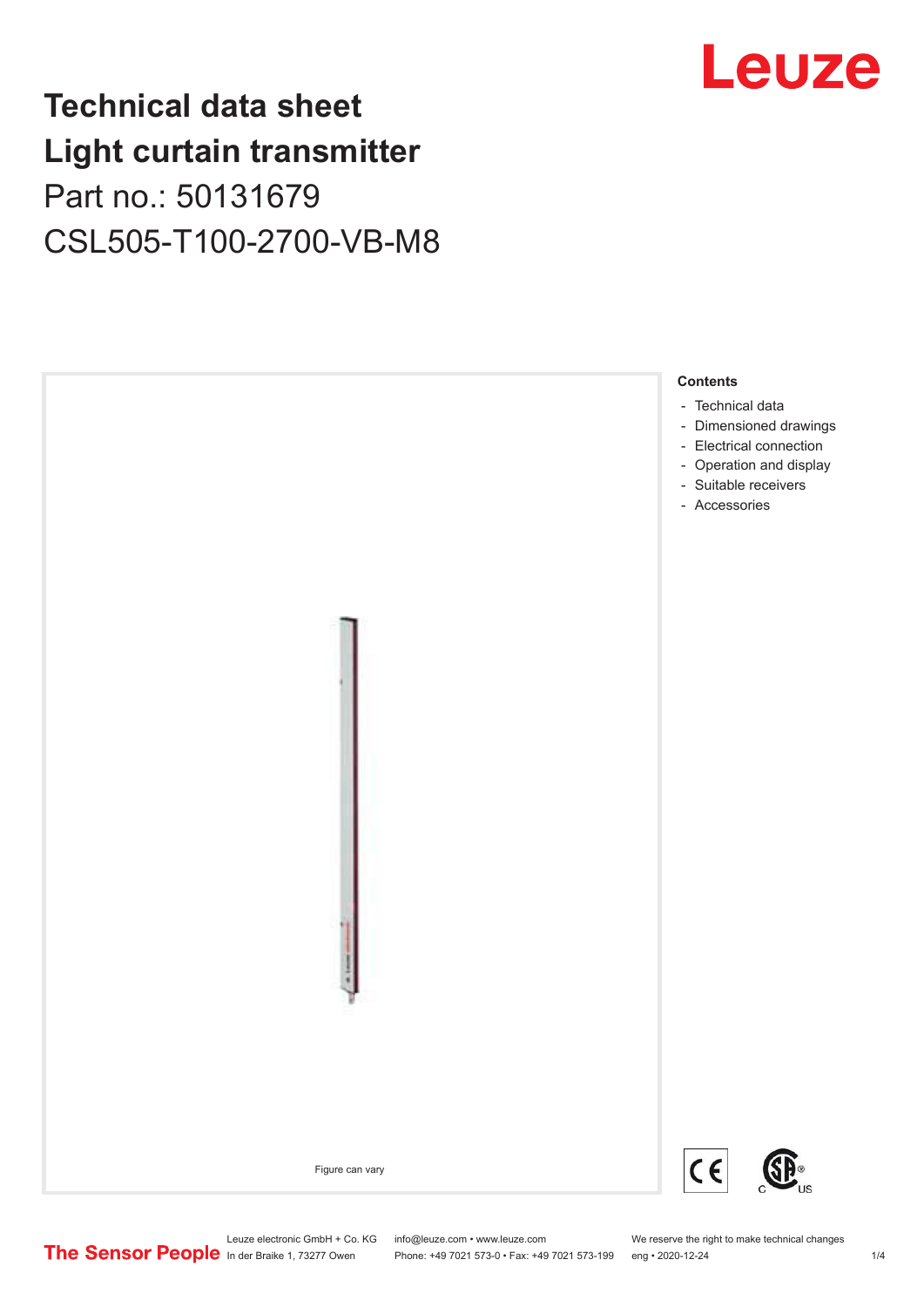# <span id="page-1-0"></span>**Technical data**

# Leuze

| <b>Basic data</b>                   |                              |  |  |
|-------------------------------------|------------------------------|--|--|
| <b>Series</b>                       | 505                          |  |  |
| <b>Operating principle</b>          | Throughbeam principle        |  |  |
| Device type                         | Transmitter                  |  |  |
| <b>Application</b>                  | Precise object detection     |  |  |
|                                     |                              |  |  |
| <b>Special version</b>              |                              |  |  |
| <b>Special version</b>              | Crossed-beam scanning        |  |  |
|                                     | Diagonal-beam scanning       |  |  |
|                                     | Parallel-beam scanning       |  |  |
|                                     |                              |  |  |
| <b>Optical data</b>                 |                              |  |  |
| <b>Operating range</b>              | Guaranteed operating range   |  |  |
| <b>Operating range</b>              | 0.35m                        |  |  |
| <b>Measurement field length</b>     | 2,700 mm                     |  |  |
| <b>Number of beams</b>              | 28 Piece(s)                  |  |  |
| <b>Beam spacing</b>                 | 100 mm                       |  |  |
| <b>Light source</b>                 | LED, Infrared                |  |  |
| <b>LED light wavelength</b>         | 860 nm                       |  |  |
|                                     |                              |  |  |
| <b>Measurement data</b>             |                              |  |  |
| 102.5 mm<br>Minimum object diameter |                              |  |  |
| <b>Electrical data</b>              |                              |  |  |
|                                     |                              |  |  |
| <b>Protective circuit</b>           | Inductive protection         |  |  |
|                                     | Polarity reversal protection |  |  |
|                                     | Short circuit protected      |  |  |
|                                     |                              |  |  |
| Performance data                    | 18  30 V, DC                 |  |  |
| Supply voltage U <sub>B</sub>       |                              |  |  |
| <b>Connection</b>                   |                              |  |  |
| <b>Number of connections</b>        | 1 Piece(s)                   |  |  |
|                                     |                              |  |  |
| <b>Connection 1</b>                 |                              |  |  |
| <b>Function</b>                     | Deactivation input           |  |  |
|                                     | Voltage supply               |  |  |
| <b>Type of connection</b>           | Connector                    |  |  |
| <b>Thread size</b>                  | M <sub>8</sub>               |  |  |
| <b>Type</b>                         | Male                         |  |  |
| <b>Material</b>                     | Metal                        |  |  |
| No. of pins                         | 4-pin                        |  |  |

| Design                         | Cubic                    |
|--------------------------------|--------------------------|
| Dimension (W x H x L)          | 10 mm x 2,970 mm x 27 mm |
| <b>Housing material</b>        | Metal                    |
| <b>Metal housing</b>           | Aluminum                 |
| Lens cover material            | Plastic                  |
| <b>Housing color</b>           | Silver                   |
| Type of fastening              | Through-hole mounting    |
| <b>Operation and display</b>   |                          |
| Type of display                | LED                      |
| <b>Number of LEDs</b>          | 1 Piece(s)               |
| Type of configuration          | Software                 |
|                                | Via pin assignment       |
| <b>Environmental data</b>      |                          |
| Ambient temperature, operation | $-30$ 50 °C              |
| Ambient temperature, storage   | $-40$ 65 °C              |
| <b>Certifications</b>          |                          |
| Degree of protection           | IP 65                    |
| <b>Protection class</b>        | III                      |
| <b>Classification</b>          |                          |
| <b>Customs tariff number</b>   | 90314990                 |
| eCl@ss 5.1.4                   | 27270910                 |
| eCl@ss 8.0                     | 27270910                 |
| eCl@ss 9.0                     | 27270910                 |
| eCl@ss 10.0                    | 27270910                 |
| eCl@ss 11.0                    | 27270910                 |
| <b>ETIM 5.0</b>                | EC002549                 |
| <b>ETIM 6.0</b>                | EC002549                 |
| <b>ETIM 7.0</b>                | EC002549                 |

**Mechanical data**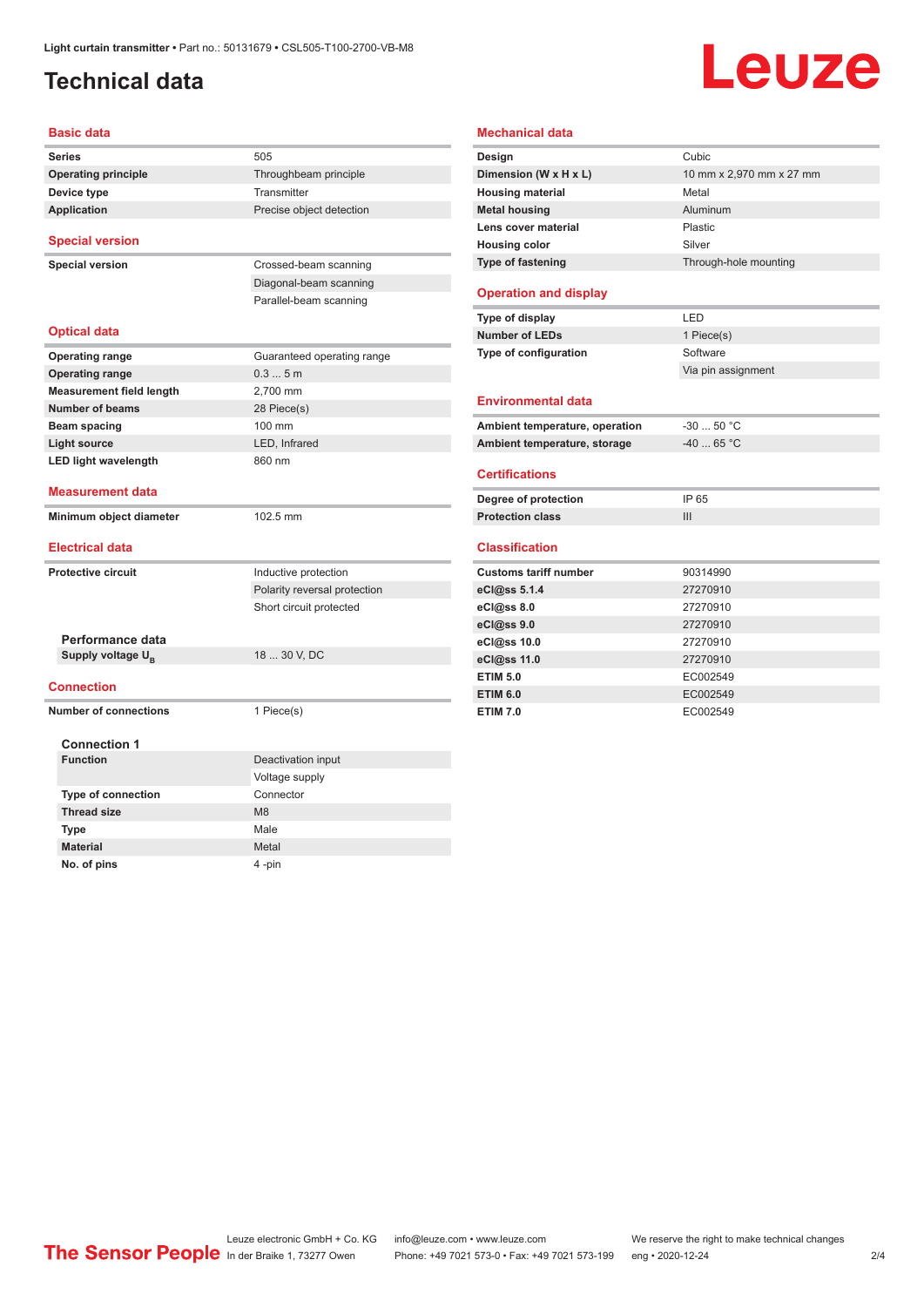### <span id="page-2-0"></span>**Dimensioned drawings**

Leuze

All dimensions in millimeters



Observe the exact dimensions in the chapter "Technical data, dimensioned drawings" in the operating instructions.

# **Electrical connection**

**Connection 1**

| <b>Function</b>    | Deactivation input<br>Voltage supply |
|--------------------|--------------------------------------|
| Type of connection | Connector                            |
| <b>Thread size</b> | M <sub>8</sub>                       |
| <b>Type</b>        | Male                                 |
| <b>Material</b>    | Metal                                |
| No. of pins        | 4-pin                                |

| Pin            | <b>Pin assignment</b> |
|----------------|-----------------------|
| 1              | V+                    |
| $\overline{2}$ | n.c.                  |
| 3              | <b>GND</b>            |
| $\overline{4}$ | IN <sub>1</sub>       |
|                |                       |

# **Operation and display**

| <b>LED</b> | <b>โ</b> ienlaง       |                       |
|------------|-----------------------|-----------------------|
|            | Оfl                   | Off                   |
|            | Red, continuous light | Operational readiness |